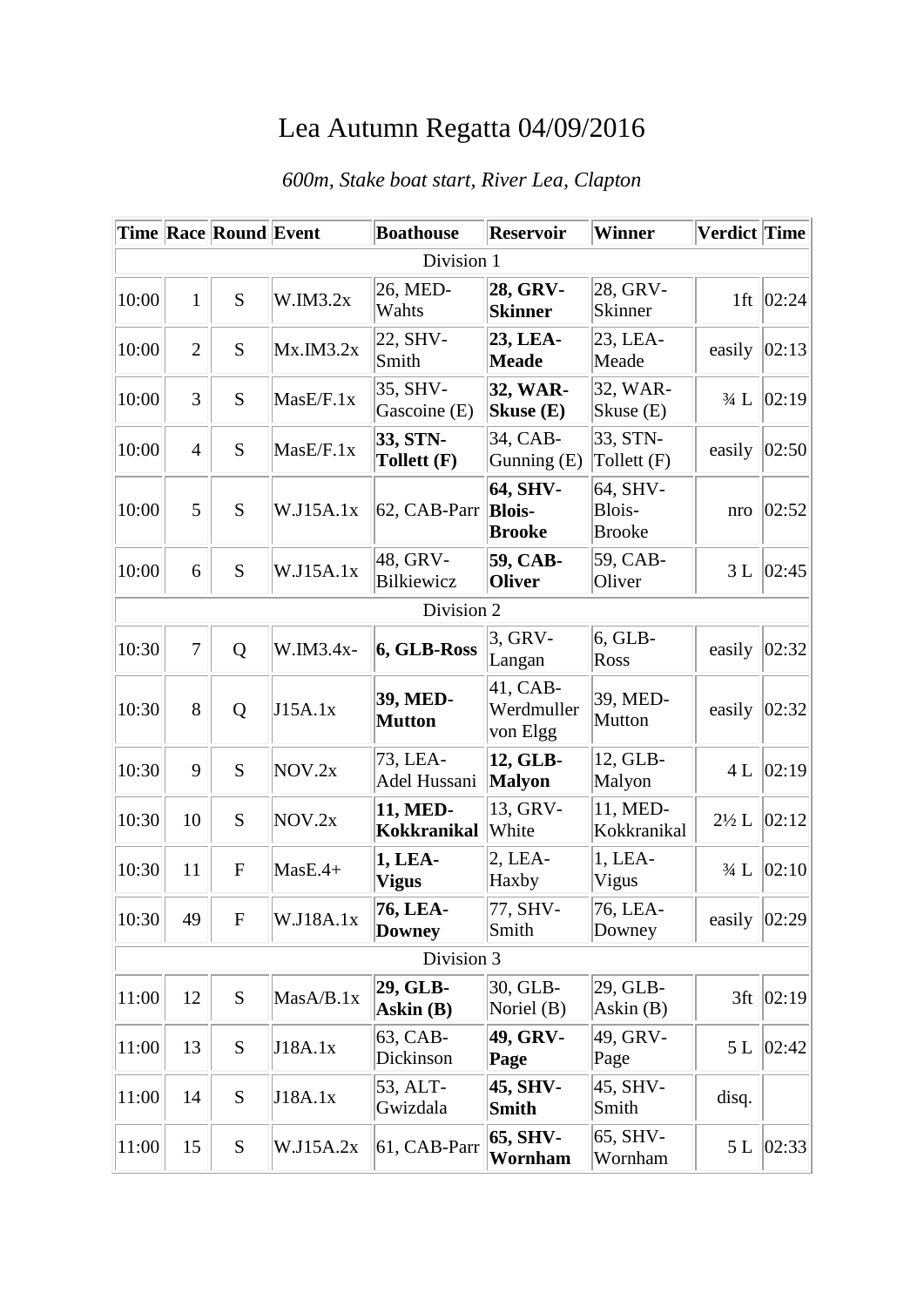| 11:00      | 16 | S                         | W.J15A.2x  | 66, SHV-<br><b>Jackson</b>                     | 60, CAB-<br><b>Morley</b>         | 60, CAB-<br>Morley                  | $\frac{3}{4}$ L  | 02:28 |
|------------|----|---------------------------|------------|------------------------------------------------|-----------------------------------|-------------------------------------|------------------|-------|
| Division 4 |    |                           |            |                                                |                                   |                                     |                  |       |
| 11:30      | 18 | S                         | NOV.1x     | 19, LEA-Wei                                    | 20, ALT-<br>Gwizdala              | 19, LEA-<br>Wei                     | $1\frac{1}{2}$ L | 02:18 |
| 11:30      | 19 | $\mathbf F$               | IM2.2-     | 67, LEA-<br><b>Whittal-</b><br><b>Williams</b> | 47, GRV-<br>Johnson               | 67, LEA-<br>Whittal-<br>Williams    | 4 L              | 02:03 |
| 11:30      | 20 | ${\bf F}$                 | W.IM3.2x   | 28, GRV-<br><b>Skinner</b>                     | 27, CAB-<br>Todd                  | 28, GRV-<br><b>Skinner</b>          | 4L               | 02:29 |
| 11:30      | 21 | $\mathbf F$               | $W.NOV.4+$ | 14, GLB-<br>Morris                             | 15, GLB-<br>Jones                 | 15, GLB-<br>Jones                   | 3L               | 02:35 |
| 11:30      | 22 | $\mathbf F$               | Mase/F.1x  | 32, WAR-<br>Skuse (E)                          | 33, STN-<br>Tollett (F)           | 32, WAR-<br>Skuse (E)               | $1\frac{1}{2}$ L | 02:31 |
| 11:30      | 23 | $\mathbf F$               | W.J15A.1x  | 64, SHV-<br><b>Blois-Brooke</b>                | 59, CAB-<br>Oliver                | 64, SHV-<br>Blois-<br><b>Brooke</b> | $\frac{3}{4}$ L  | 02:33 |
|            |    |                           |            | Division 5                                     |                                   |                                     |                  |       |
| 12:00      | 24 | S                         | J15A.1x    | 39, MED-<br><b>Mutton</b>                      | 75, SHV-<br>Rayner<br>[scratched] | 39, MED-<br>Mutton                  | nro              |       |
| 12:00      | 25 | S                         | J15A.1x    | 40, CAB-O<br><b>Shea</b>                       | 42, CAB-<br><b>Sharrock</b>       | 40, CAB-O<br>Shea                   | 3L               | 02:56 |
| 12:00      | 26 | ${\bf F}$                 | Mx.M3.2x   | 23, LEA-<br><b>Meade</b>                       | 21, GRV-<br>White                 | 23, LEA-<br>Meade                   | 4L               | 02:11 |
| 12:00      | 27 | ${\bf F}$                 | W.MasE.1x  | 51, GRV-<br>Johnson                            | 72, LEA-<br>Ringshaw              | 72, LEA-<br>Ringshaw                | 4 L              | 02:49 |
|            |    |                           |            | Division 6                                     |                                   |                                     |                  |       |
| 14:00      | 17 | $\mathbf F$               | $IM3.4+$   | 50, GRV-<br>Johnson                            | 69, LEA-<br>Mudie                 | 50, GRV-<br>Johnson                 | 4L               | 02:10 |
| 14:00      | 28 | S                         | W.IM3.4x-  | 6, GLB-Ross                                    | 7, CAB-<br>Knighton               | $7, CAB-$<br>Knighton               | $2\frac{1}{2}$ L | 02:24 |
| 14:00      | 30 | $\boldsymbol{\mathrm{F}}$ | NOV.2x     | 12, GLB-<br><b>Malyon</b>                      | 11, MED-<br>Kokkranikal           | 12, GLB-<br>Malyon                  | $2\frac{1}{2} L$ | 02:14 |
| 14:00      | 31 | ${\bf F}$                 | J15A.1x    | 39, MED-<br><b>Mutton</b>                      | 40, CAB-O<br>Shea                 | 39, MED-<br>Mutton                  | easily           | 02:26 |
| 14:00      | 32 | ${\bf F}$                 | J14A.2x    | 8, CAB-<br><b>Anderson</b>                     | 9, CAB-<br>Cicolecchia            | 8, CAB-<br>Anderson                 | easily           | 02:41 |
| 14:00      | 33 | $\boldsymbol{\mathrm{F}}$ | W.J15A.2x  | 65, SHV-<br>Wornham                            | 60, CAB-<br><b>Morley</b>         | 60, CAB-<br>Morley                  | $1\frac{3}{4}$ L | 02:28 |
| Division 7 |    |                           |            |                                                |                                   |                                     |                  |       |
| 14:30      | 29 | ${\bf F}$                 | IM3.1x     | 43, STN-<br>Tollett                            | 44, MED-<br><b>Phipps</b>         | 44, MED-<br>Phipps                  | 3L               | 02:16 |